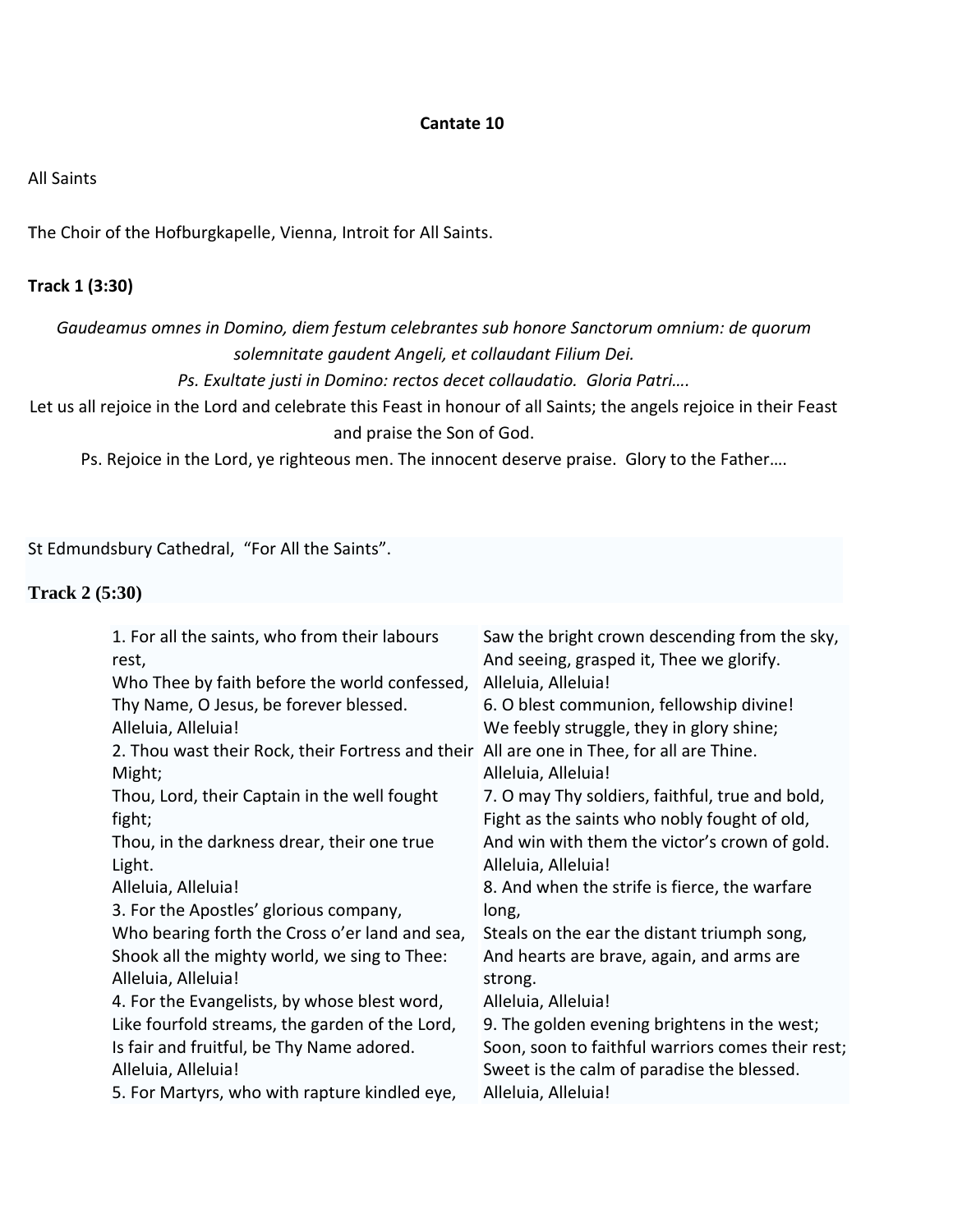10. But lo! there breaks a yet more glorious day; The saints triumphant rise in bright array;

The King of glory passes on His way. Alleluia, Alleluia!

11. From earth's wide bounds, from ocean's farthest coast, Through gates of pearl streams in the countless host, And singing to Father, Son and Holy Ghost: Alleluia, Alleluia!

**The Sixteen**,Edgar Bainton's "And I Saw A New Heaven".

## **Track 3 (5:15)**

And I saw a new Heaven and a new earth For the first heaven and the first earth were passed away and there was no more sea, And I John saw the holy city, Jerusalem coming down from God out of heaven, prepared as a bride adorned for her husband. And I heard a great voice out of heaven, saying, Behold the tabernacle of God is with men and he will dwell with them and they shall be his people, and God himself shall be with them and be their God And God shall wipe away all tears from their eyes And there shall be no more death, neither sorrow nor crying neither shall there be any more pain for the former things are passed away.

The Psalm for All Saints is Psalm 24 Anglican Chant by the Choir of Westminster Abbey, London

# **Track 4 (2:41)**

Psalm 24 by Orlando Gibbons, King's College, Cambridge.

# **Track 5 (3:09)**

### **Psalm 24**

**1** The earth is the LORD's, and the fulness thereof; the world, and they that dwell therein. **2** For he hath founded it upon the seas, and established it upon the floods.

**<sup>3</sup>**Who shall ascend into the hill of the LORD? or who shall stand in his holy place?

**<sup>4</sup>**He that hath clean hands, and a pure heart; who hath not lifted up his soul unto vanity, nor sworn deceitfully.

**<sup>5</sup>**He shall receive the blessing from the LORD, and righteousness from the God of his salvation. **6** This is the generation of them that seek him, that seek thy face, O Jacob.

<sup>7</sup>Lift up your heads, O ye gates; and be ye lift up, ye everlasting doors; and the King of glory shall come in.

**<sup>8</sup>**Who is this King of glory? The LORD strong and mighty, the LORD mighty in battle.

**9** Lift up your heads, O ye gates; even lift them up, ye everlasting doors; and the King of glory shall come in.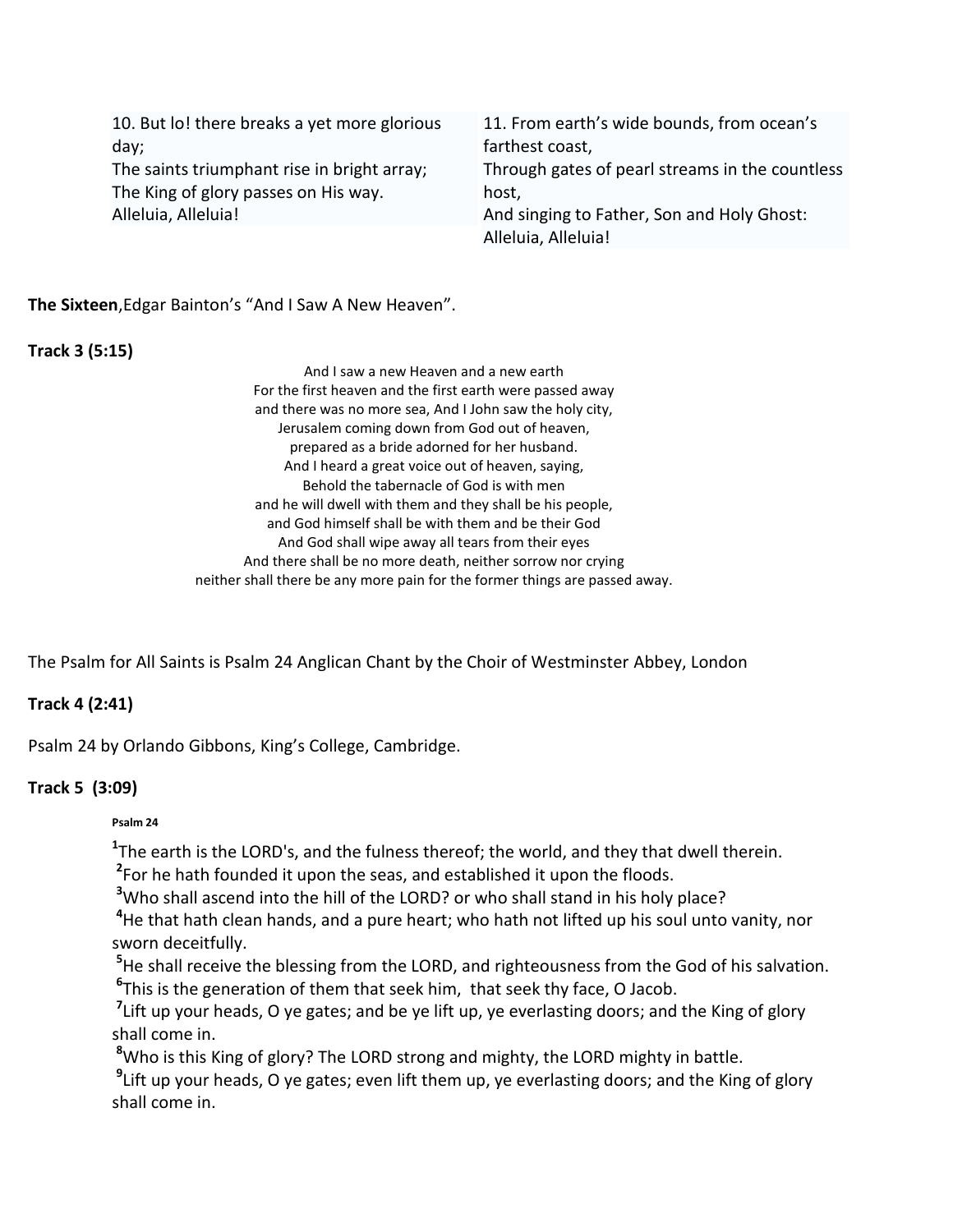**<sup>10</sup>**Who is this King of glory? The LORD of hosts, he is the King of glory.

Mormon Tabernacle Choir sings Felix Mendelssohn's "See What Love" from his Oratorio, St. Paul.

## **Track 6 (3:03)**

*[See what love the Father has given us, that we should be called children of God.](http://www.hymnary.org/text/readings)*

The Gospel for All Saints Day is the Beatitudes.

Monks of Glenstal Abbey joined by Sinead O'Connor **Track 7 (1:57)**

Arvo Párt's *The Beatitudes* sung by Paul Hillier and the Theatre of Voices. **Track 8 (8:13)**

> Blessed are the poor in spirit: For theirs is the kingdom of heaven. Blessed are they that moum: for they shall be comforted. Blessed are the meek: for they shall inherit the earth. Blessed are they which do hunger and thirst after righteousness: for they shall be filled. Blessed are the mercyful: for they shall obtain mercy. Blessed are the pure in heart: for they shall see God. Blessed are the peace makers: for they shall be called the children of God. Blessed are they which are persecuted for righteousness sake: for theirs is the kingdom of heaven. Blessed are ye, when men shall revile you, and persecute you, and shall say all manner of evil against you falsely, for my sake. Rejoice, and be exceeding glad: for great is your reward in heaven: for so persecuted they the prophets which were before you. Amen.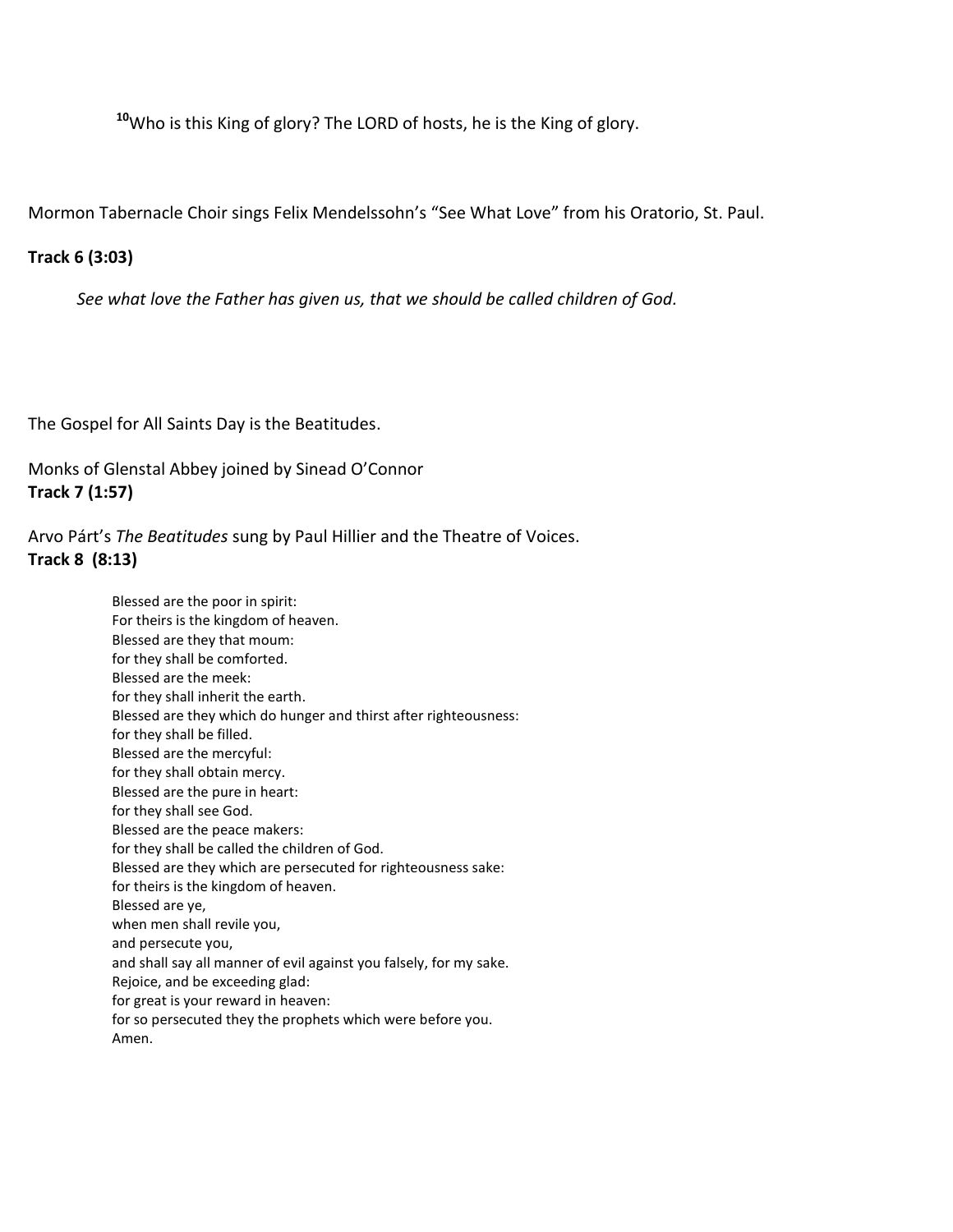Choir of the Vienna Hofburgkapelle, Offertory and Communion Chants for the day.

## **Track 9 (3:00)**

*Justorum animae in mano Dei sunt, et non tanget illos tormentum malitiae; visi sunt oculis insipientium mori: illi autem sunt in pace, alleluia.*

The souls of righteous men are in God's hands, and the torment of wickedness does not touch them. IN the eyes of fools, they seem to die, but they are in peace. Alleluia

## **Track 10 (1:42)**

*Beati mundo corde, quoniam ipsi Deum videbunt: beati pacifici, quoniam filii Dei vocabuntur: beati qui persecutionem patiuntur propter justitiam, quoniam ipsorum est regnum caelorum.*

Blessed are the pure in heart, for they shall see God; blessed are the peacemakers, for they shall be called the Sons of God; blessed are they that suffer persecution, for theirs is the Kingdom of Heaven.

The choir of St. John's Anglican Church, Elora, Ontario, Eleanor Daley. "In Remembrance" from her Requiem.

### **Track 11 (2:35)**

Do not stand at my grave and weep. I am not there, I do not sleep. I am a thousand winds that blow, I am the diamond glint on snow, I am the sunlight on ripened grain, I am the gentle morning rain. And when you wake in the morning's hush, I am the sweet uplifting rush of quiet birds in circled flight. I am the soft stars that shine at night. Do not stand at my grave and cry, I am not there, I did not die.

"O Salutaris Hostia" St. George's Episcopal Church, Nashville, Tennessee, by Maurice Durufle.

**Track 12 (4:30)**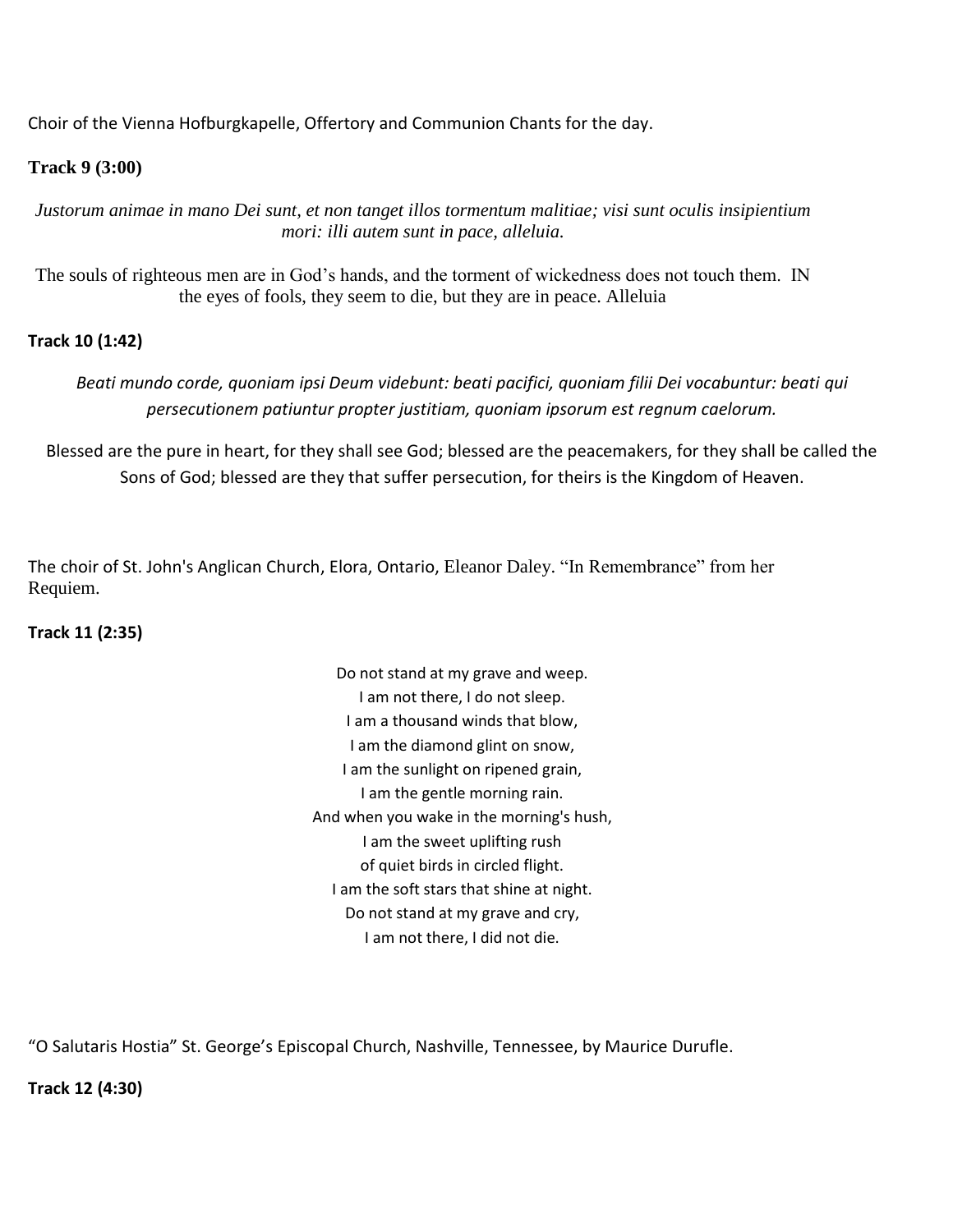*O salutaris Hostia, Quae caeli pandis ostium: Bella premunt hostilia, Da robur, fer auxilium. Uni trinoque Domino Sit sempiterna gloria, Qui vitam sine termino Nobis donet in patria. Amen.* O saving Victim, open wide The gate of Heaven to man below; Our foes press on from every side; Thine aid supply; Thy strength bestow. All praise and thanks to thee extend, For ever more, bless'd one in three. O grant us life that shall not end, In our true native land with thee. Amen.

Royal School of Church Music's Millennium Youth Choir. Grayston Ives,*There is a land of pure delight.*

#### **Track 13 (3:34)**

There is a land of pure delight Where saints immortal reign; Infinite day excludes the night, And pleasures banish pain.

There everlasting spring abides, And never-withering flowers; Death like a narrow sea divides This heavenly land from ours.

Sweet fields beyond the swelling flood Stand dressed in living green; So to the Jews old Canaan stood, While Jordan rolled between.

But timorous mortals start and shrink To cross this narrow sea, And linger shivering on the brink, And fear to launch away.

Oh! could we make our doubts remove,— These gloomy doubts that rise, $-$ And see the Canaan that we love With unbeclouded eyes:

Could we but climb where Moses stood, And view the landscape o'er, Not Jordan's stream, nor Death's cold flood Should fright us from the shore.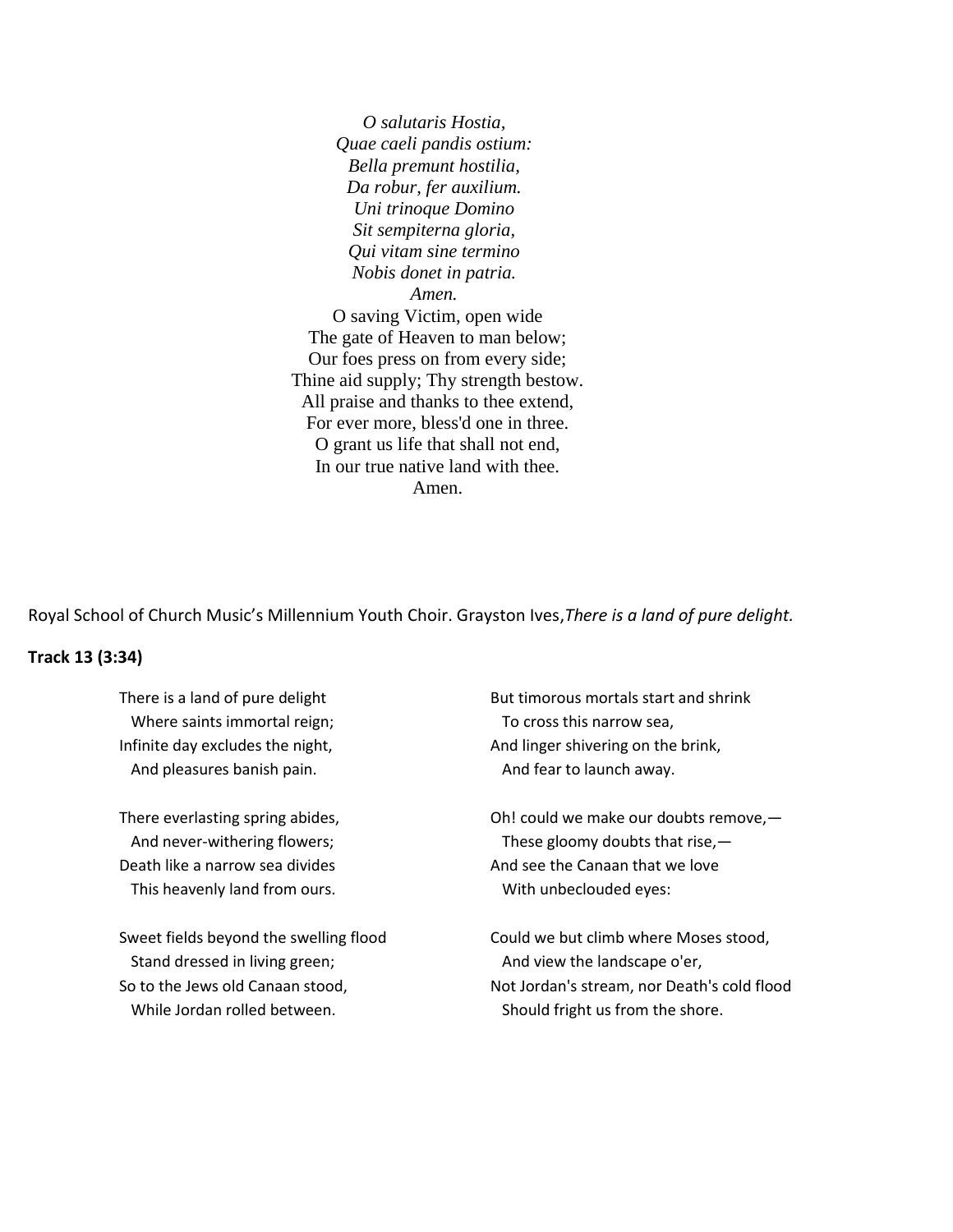"Ye Watchers and ye Holy Ones" Choirs of Blackburn Cathedral, United Kingdom.

#### **Track 14 (4:29)**

Ye watchers and ye holy ones, Bright seraphs, cherubim and thrones, Raise the glad strain, Alleluia! Cry out, dominions, princedoms, powers, Virtues, archangels, angels' choirs: Alleluia! Alleluia! Alleluia! Alleluia! Alleluia!

O higher than the cherubim, More glorious than the seraphim, Lead their praises, Alleluia! Thou bearer of th'eternal Word, Most gracious, magnify the Lord. Alleluia! Alleluia! Alleluia! Alleluia! Alleluia!

Respond, ye souls in endless rest, Ye patriarchs and prophets blest, Alleluia! Alleluia! Ye holy twelve, ye martyrs strong, All saints triumphant, raise the song. Alleluia! Alleluia! Alleluia! Alleluia! Alleluia!

O friends, in gladness let us sing, Supernal anthems echoing, Alleluia! Alleluia! To God the Father, God the Son, And God the Spirit, Three in One. Alleluia! Alleluia! Alleluia! Alleluia! Alleluia!

As always, I leave you with this prayer:

In the name of the Father, Son and Holy Spirit: Amen.

O God, whom saints and angels delight to worship in Heaven: Be ever present with your servants who seek through art and music to perfect the praises offered by your people on earth; and grant to them even now glimpses of your beauty, and make them worthy at length to behold it unveiled for